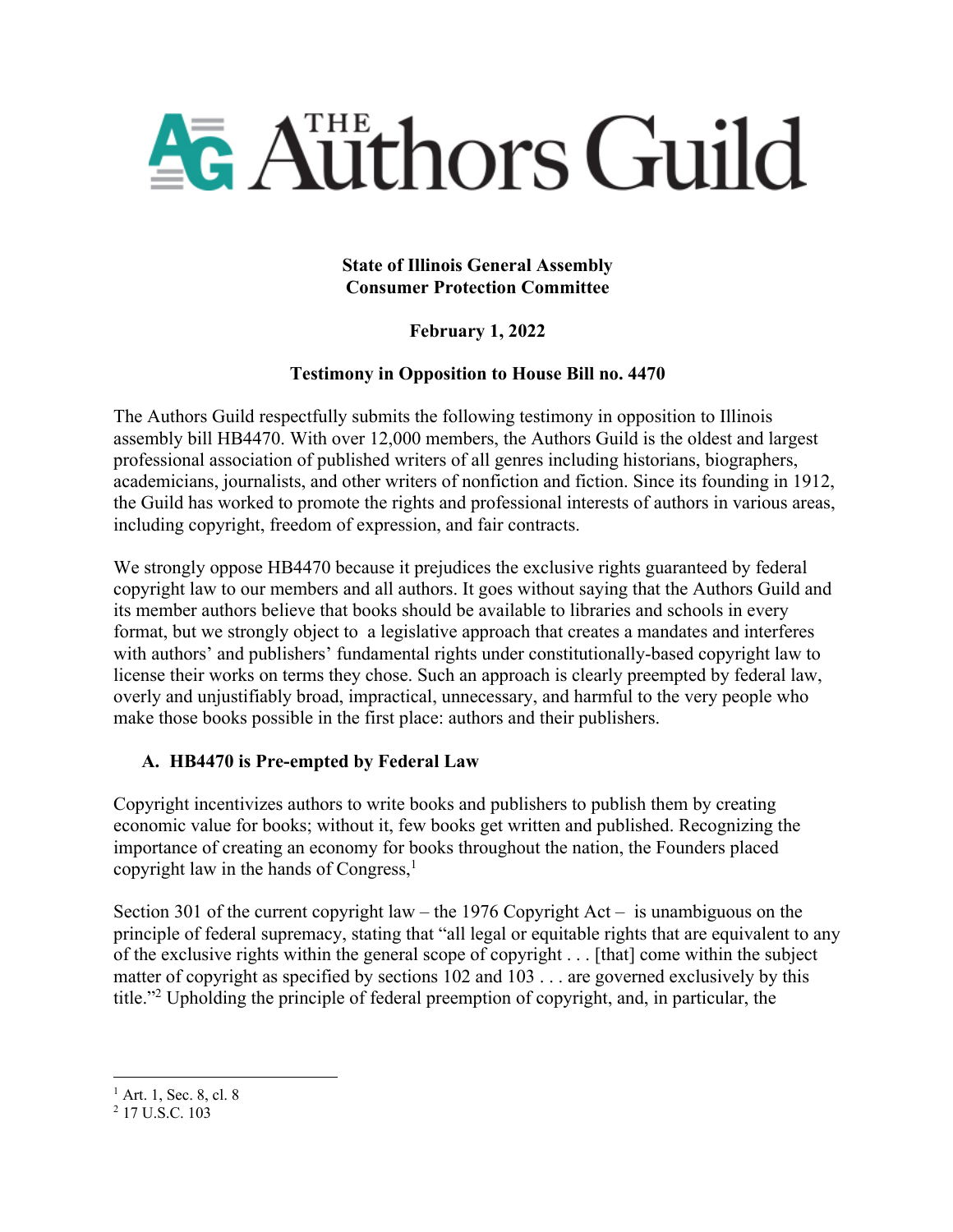copyright owner's exclusive rights, courts across the federal circuits have struck down state laws that interfere with the copyright owner's right to control his or her work.3

HB4470 encroaches upon Congress' exclusive authority under the U.S. Constitution to enact legislation within the scope of copyright by requiring "[a]ny publisher who offers a contract or license for electronic literary product acquisition to the public…to license the electronic literary product to libraries…on reasonable terms;" and by prohibiting certain other contractual provisions including restrictions on "the number of licenses for electronic books or digital audiobooks that libraries may purchase on the same date available to the public." These provisions attempt to amend federal copyright law, by severely limiting an author's or publisher's ability to decide to whom, when and on what terms to license their works, crating the equivalent of what is called a "mandatory" license under copyright law. As such, they are preempted by the Copyright Act. As Authors Guild members rely on enforceable copyrights to protect their work and to maintain a robust publishing ecosystem system that provides them with the financial ability to be able to continue to write for the public good, the Guild has a strong interest in protecting authors' exclusive rights to license their works to whom they chose on the terms they chose as the Constitution and the federal copyright law provide.

### **B. HB4470 Encumbers Freedom of Expression**

HB4470's compulsory license encumbers the freedom of expression of authors and their publishers. Authors' rights under copyright, which the U.S. Supreme Court has called the "engine of free from expression,"4 are directly related to their constitutional rights to free speech and expression. The legislation encroaches upon this freedom by mandating particular terms for commercial dealing—under penalty of law.

## **C. Satisfying HB4470's Requirements is Impractical for Authors**

HB4470 makes no distinction between large publishers, like the big 5 and Amazon Publishing, on the one hand, and small publishers, non-profit publishers, or indeed even individual selfpublished authors. It creates the thoroughly impractical requirement on all publishers regardless of size, individual authors and bloggers to produce digital materials in lendable form in the same manner that large, multinational corporations can.

A significant number of our members are self-published writers working in various genres and forms who would be directly impacted. Many of them struggle to get their books into libraries since the traditional library market is not well set up to evaluate and purchase self-published books on scale. To be clear, few libraries possess the platforms to lend digital material to patrons

<sup>3</sup> See, e.g., Close v. Sotheby's, Inc., 894 F.3d 1061 (9th Cir. 2018x) (finding requirement for re-sellers of fine art to pay artist a 5% royalty on sales within California violated section 301 of Copyright Act because it conflicted with exclusive distribution right under section 106(3)); Author's Guild v. Google, Inc., 770 F. Supp. 2d 666, 681 (S.D.N.Y. 2011) (noting that "[a] copyright owner's right to exclude others from using his property is fundamental and beyond dispute" and "[t]he owner of the copyright, if he pleases, may refrain from vending or licensing and content himself with simply exercising the right to exclude others from using his property"); Rodrige v. Rodrigue, 218 F.3d 432, 436-42 (5th Cir. 2000) (finding that Louisiana's community property law could not interfere with the copyright author's right to control his or her work).

<sup>4</sup> Harper & Row v. Nation Enterprises, 471 U.S. 539 (1985).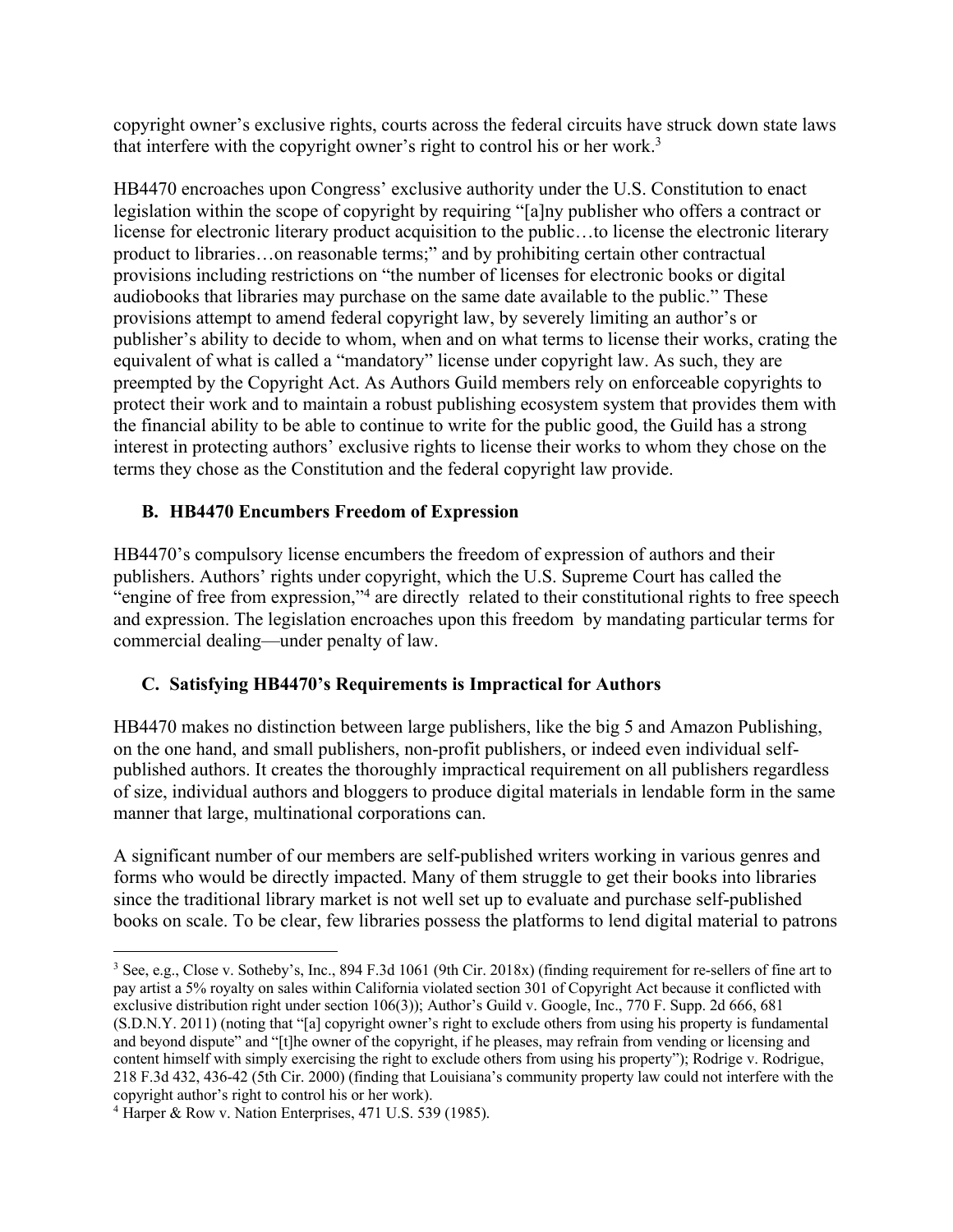directly. They rely on publishers granting rights to intermediary platforms like Overdrive, Hoopla, and Bibliotheca, which host and serve ebooks and audiobooks on behalf of libraries directly to their patrons. Most independently-published authors do not have access to these library aggregator services, nor the mass volume of titles to justify creating or entering into a partnership with them.

HB4470 defines "electronic book" to include "text document that has been converted into or published in a digital format," potentially sweeping in blogs, online literary journal pieces, and other short articles, stories and poems published online, whether on the writer's own website, online publications' sites, or third-party platforms like Medium. The vast majority of these writers lack the facility to make their writings license-able to libraries and schools, and moreover, most libraries (and even more schools) do not have an interest in licensing these works. Yet, all of these writers would be subject to potential violations of Illinois's unfair and deceptive trade practice laws under HB4470 if they do not "offer to license" their ebooks and audiobooks to Illinois libraries and schools on terms decreed in the law. If such laws become widespread, writers would need to track and comply with their requirements in as many as 50 states, or face legal penalties in those jurisdictions.

### **D. HB4470 is Premised on a Non-Existent "Problem" of Supply and Access**

The prevailing practice in the publishing industry by far is to provide libraries with copies of their books in ebook form, and to our knowledge, all of the large and mid-size publishers do already provide libraries with licenses to all of their ebooks. Moreover, at the onset of the Covid19 crisis, most major publishers made electronic resources *freely* available to libraries and schools.<sup>5</sup> The Authors Guild has been a vocal proponent of these pandemic privileges; we have also supported and lobbied for additional funding to enable libraries to grow their digital collections.6

Proponents of library licensing bills cannot point out a pattern of recalcitrance or obstruction by publishers with respect to licensing their digital content to libraries; instead their justifications for the extreme measure of compulsory licensing rely on two atypical cases: Amazon previous withholding its imprints from libraries (a stance it has since changed), and Macmillan's proposed embargo limiting libraries to one copy each for new books for a period of eight weeks from publication that they quickly abandoned in response to complaints from the library community. The supply of ebooks to libraries, simply put, is not a problem in need of a solution. The prior practices of one or two actors in the industry should not color the long and enduring history of authors' and publishers' support for libraries, and they certainly should not result in extreme consequences for the entire industry.

We oppose HB4470 for the reasons discussed above and respectfully request that it be withdrawn in light of the broader legal context, disruptions to the copyright system, and the possible serious repercussions for hard-working authors, and especially those who publish independently. We also want to emphasize that in December a similar bill in New York was

<sup>5</sup> https://publishers.org/aap-news/covid-19-response/

<sup>6</sup> https://www.authorsguild.org/wp-content/uploads/2020/06/Libraries-Pelosi-McCarthy-Letter.cd\_.pdf